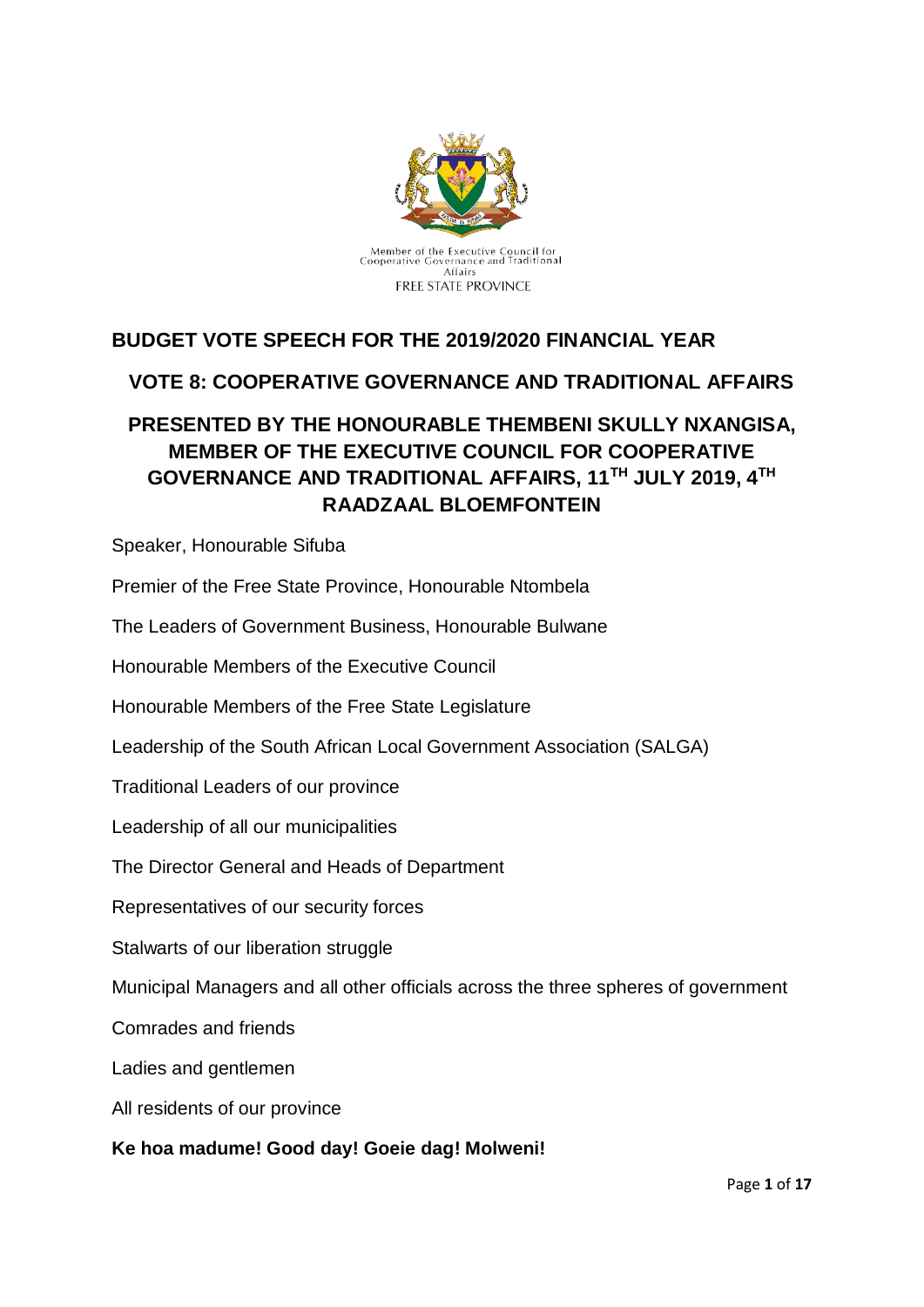### **Honourable Speaker**

I stand before this august House today, emulating the following gentle giants of my movement, the African National Congress, who had the opportunity, like myself, to lead this department as MECs:

- $\checkmark$  The late cde Vakele Mavekiso:
- $\checkmark$  The late cde Mantsheng Ouma Tsopo (nee Motsumi);
- $\checkmark$  Cde Itumeleng (Benny) Kotsoane;
- ✓ Cde Lechesa Tsenoli;
- $\checkmark$  The late cde Joe Mafereka;
- ✓ Cde Mosebenzi Zwane;
- $\checkmark$  Cde Motlagomang Qabathe;
- ✓ Cde Olly Mlamleli;
- $\checkmark$  Cde Premier, Sisi Ntombela; and
- $\checkmark$  Cde. Oupa Khoabane.

I want to say to them today, both the departed and those alive, even those that are in this House today, "please lead us". We also ask the Almighty and our ancestors, to allow the spirit of our departed leaders to guide us in this difficult but necessary job we are doing.

To those of them still alive, we say, "we know you are watching us jealously as we march in this path of turning our municipalities around, you understand the drill, teach us to master it. We know that what we want to claim today as our own achievements, is actually the fruit of the tree you have planted since the dawn of democracy in our land".

"We humbly ask this of you because we know it is on your broad shoulders that we stand, as we make a call to make sure that local government and traditional affairs work better for the benefit of all our people. We will move forward with the speed and pace you have determined. We will not fail you".

#### **Honourable Speaker**

The NDP envisions that by 2030 our country will have a state that is capable of playing a developmental and transformative role in the political and socio-economic advancement of South Africa.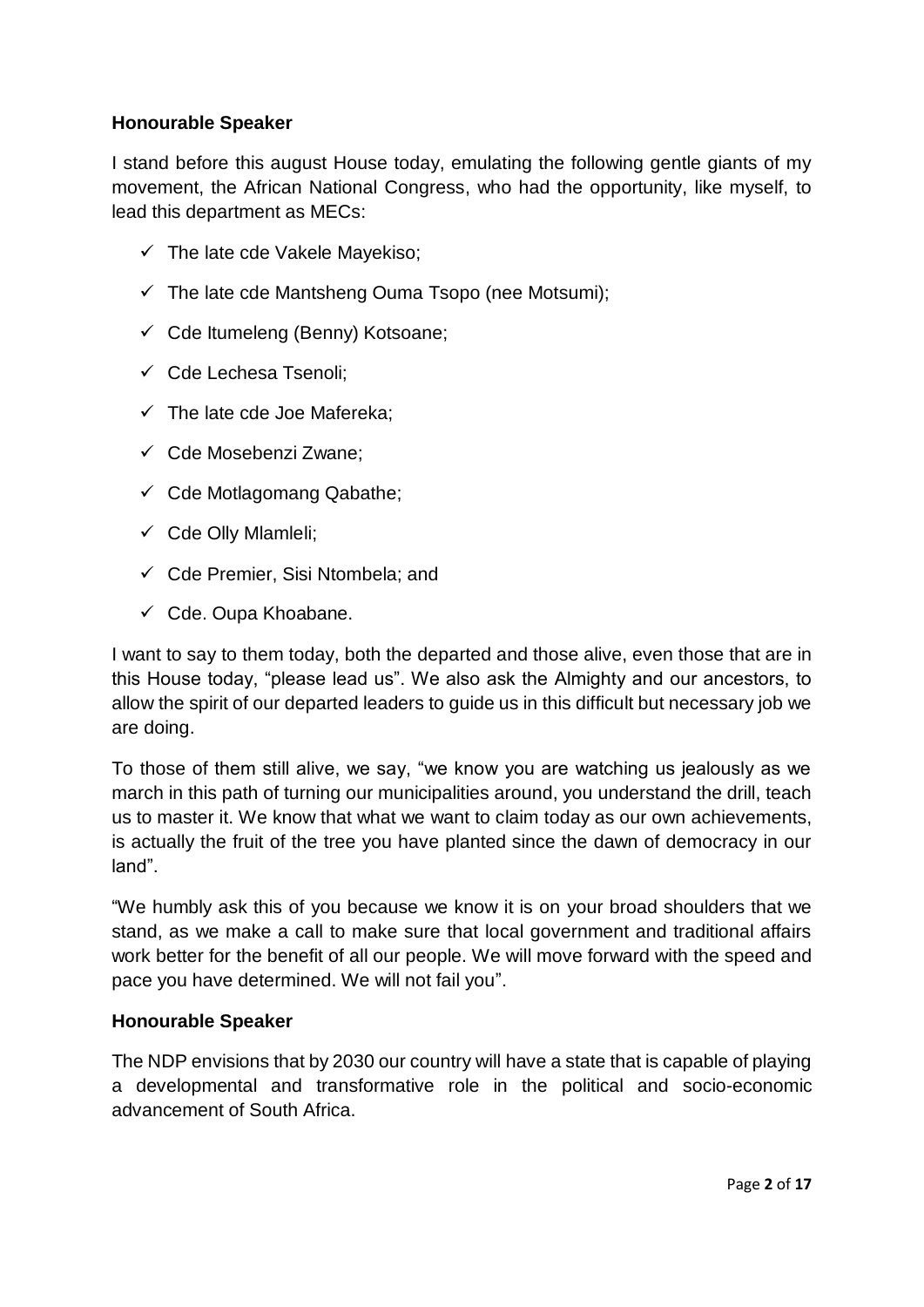Drawing from Chapter 13 of the NDP, we envision a developmental local and traditional government that is accountable, focused on the priorities of citizens and is capable of delivering high-quality services.

In this scenario, cooperative governance, particularly at the local sphere, must be at the forefront of inclusive development planning and implementation. The NDP however, cautions that such a developmental state cannot materialise by decree, nor can it be legislated or waved into existence by declarations.

It has to be consciously built and sustained from the grassroots, cognisant of the fact that society has the capacity to self-determination. Local governance is at the centre of human development, but to achieve the aspirations of a transformed and effective system of local governance will require ethical leadership through a clear and consistent, long-term strategy.

### **Honourable Speaker**

At the recent government Lekgotla, the Honourable Premier was doing the rounds and asking all MECs only two important questions: who are you and what are your plans for the Free State Province?

I would like to take this opportunity to respond to those questions as an abstract to this budget vote speech. I think this will assist us Honourable Speaker, even if we do not finish this speech in the next forty minutes (40), people of the Free State would have heard who we are and what our plans are, in the short-term, for the Free State **Province** 

# **Honourable Speaker**

# **On Clean Environment**

We are the Department of Cooperative Governance and Traditional Affairs

Our plans for the Free State are as follows:

- We will be engaging across the different spheres of government, and we also take this opportunity to request all members of this house to assist us in lobbying and advocating in the different platforms they participate, to ensure that both the CWP and CDWs are located under the provincial department of CoGTA;
- We are going to undertake random cleaning campaigns, to that effect, we have launched the **Andy Sefohleho** cleaning campaign today
- We are going to visit all towns in the Free State: every Friday is a town cleaning day, as we leave the town, we would request that the municipality maintains the cleaning.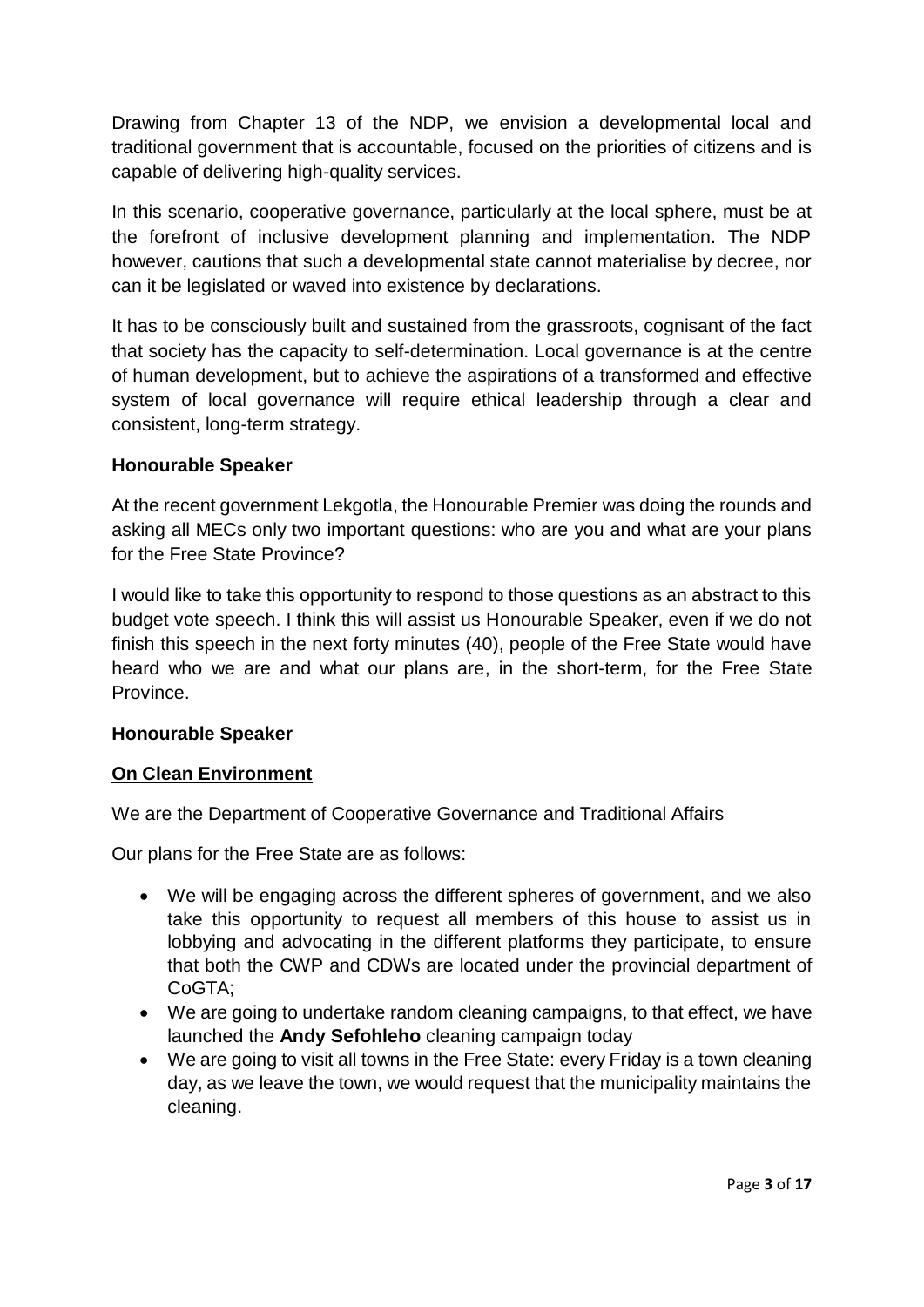# **SALGA**

- The time has come for SALGA to participate in the affairs of the legislature, this will ensure that the legislature, as an oversight body, also benefits from the perspectives of organised local government and becomes effective in IGR;
- SALGA's Municipal Audit Support Programme requires our un-divided attention and support, if we are to turn things around in the important local sphere of government
- We are going to support the SALGA-initiated Karoo Development Programme whose conference will be held in the month of October in the Free State Province.
	- $\triangleright$  The Xhariep District will host the conference and the theme will be around our plight to grow the economy together.

#### National Tourism Month Launch

• The National Tourism Launch Month will be hosted in the Free State Province during this month of July 2019 in the Thabo Mofutsanyana District.

#### WATER MANAGEMENT

We are the Department of Cooperative Governance and Traditional Affairs

#### *We acknowledge that water is a human right*

Our water management plans for the Free State Province are as follows:

- Water is a scarce resource, we don't have an abundance of water due to climate change;
- We need water management teams, which include: MMs, Technical Directors and/or Infrastructure Directors;
- We need advanced technology to pick up leakages and follow-ups for purposes of speedy response;
- We need to cut water losses and thereby increase revenue and save water; and
- Our people need clean, healthy water and easy access to water.

#### *We acknowledge that our people deserve decent sanitation*

Our sanitation plans for the Free State are as follows:

- Our sanitation must meet all norms and standards of a decent sanitation;
- Eradicate the remaining bucket toilets;
- Provide water-borne ablution facilities;
- Improve water treatment plants;
- Replace aged infrastructure; and
- Maintain existing infrastructure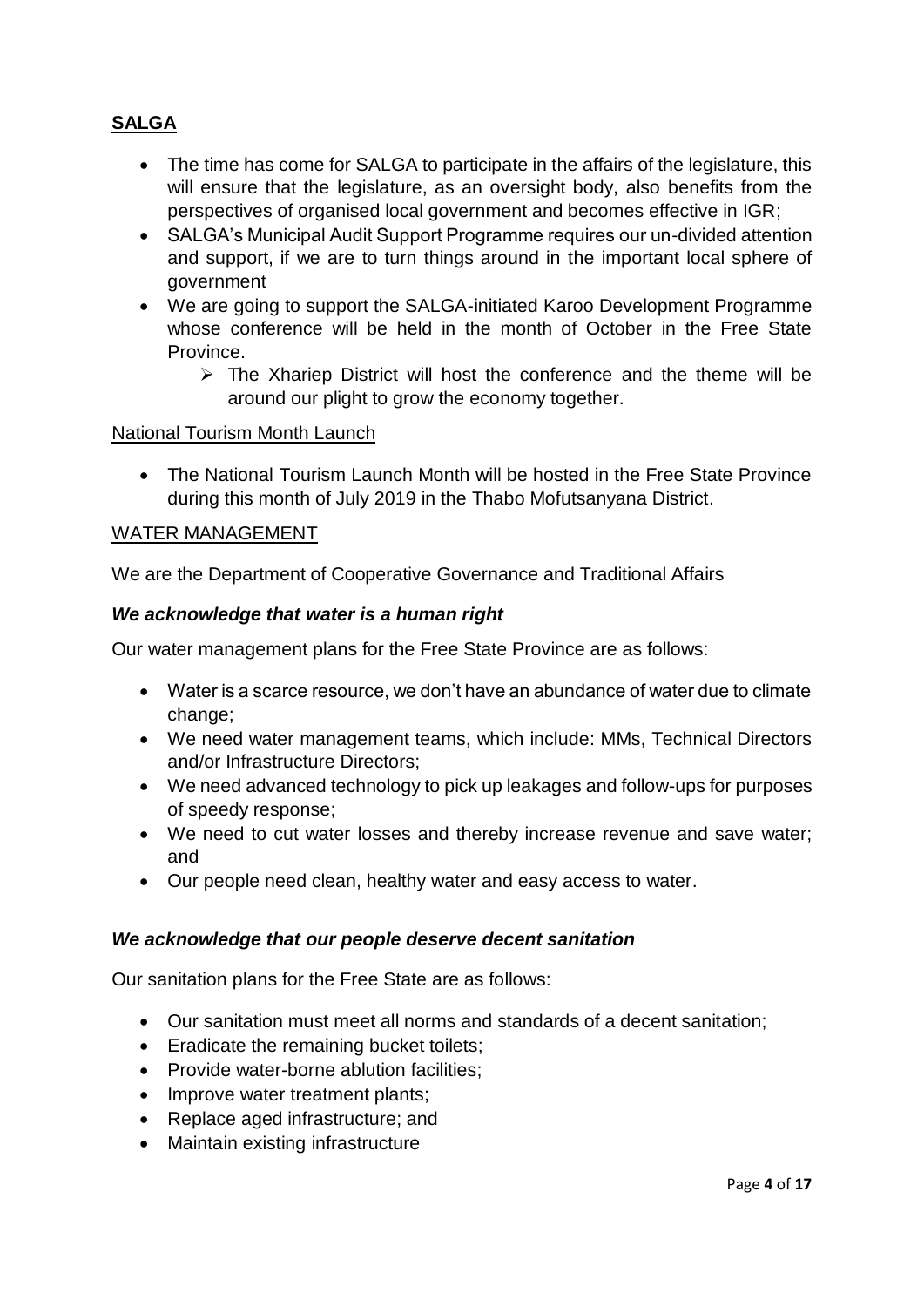# **Auditor General's Audit Outcomes**

We are the Department of Cooperative Governance and Traditional Affairs

Our plans for the Free State Province are as follows:

- We are going to strive for a clean, transparent, capable and accountable government working closely with the Provincial Treasury, AGSA, SALGA, municipalities, Chapter 9 and 10 institutions, labour unions, political parties, treasury and communities, we are going to strive for clean audits in all our municipalities;
- To improve municipal corporate governance, we will have regular engagements with the leadership of local government;
- We will have quarterly meetings with the troika of all municipalities in the province, wherein we will discuss broader governance issues and the municipal performance within a particular quarter, against their pre-determined objectives;
- We will ensure that this is replicated at the administrative level;
- We will, from time to time, rope in relevant stakeholders like the AG, we believe this intervention will yield positive results;
- All senior municipal officials that do not implement audit remedial actions and consequently result in the municipality losing or wasting money, we will institute consequence management. Our attitude is *"Asijiki, and no amount of threats, insults or bad-mouthing will deter us. Life goes on!"*

#### **SKILLS DEVELOPMENT**

We are the Department of Cooperative Governance and Traditional Affairs

Our plans for the Free State Province are as follows:

- We have had engagements with different stakeholders including the LG SETA, both IMATU and SAMWU and we still need to meet with the CUT, UFS, the Motheo TVET College and municipalities to ensure continuous training for those in the employment of municipalities, including councillors;
- Plans are at an advanced stage to ensure that the money allocated for training in the previous financial year does not get redirected, but it is brought back and spent in and by the province.

### **TRADITIONAL AFFAIRS**

Our plans for the Free State are to ensure:

- They must have a role in the improvement of social cohesion
- Their role will be underscored in infusing Ubuntu-Botho
- Our plan is to support our institutions of traditional leadership to fulfil their mandate.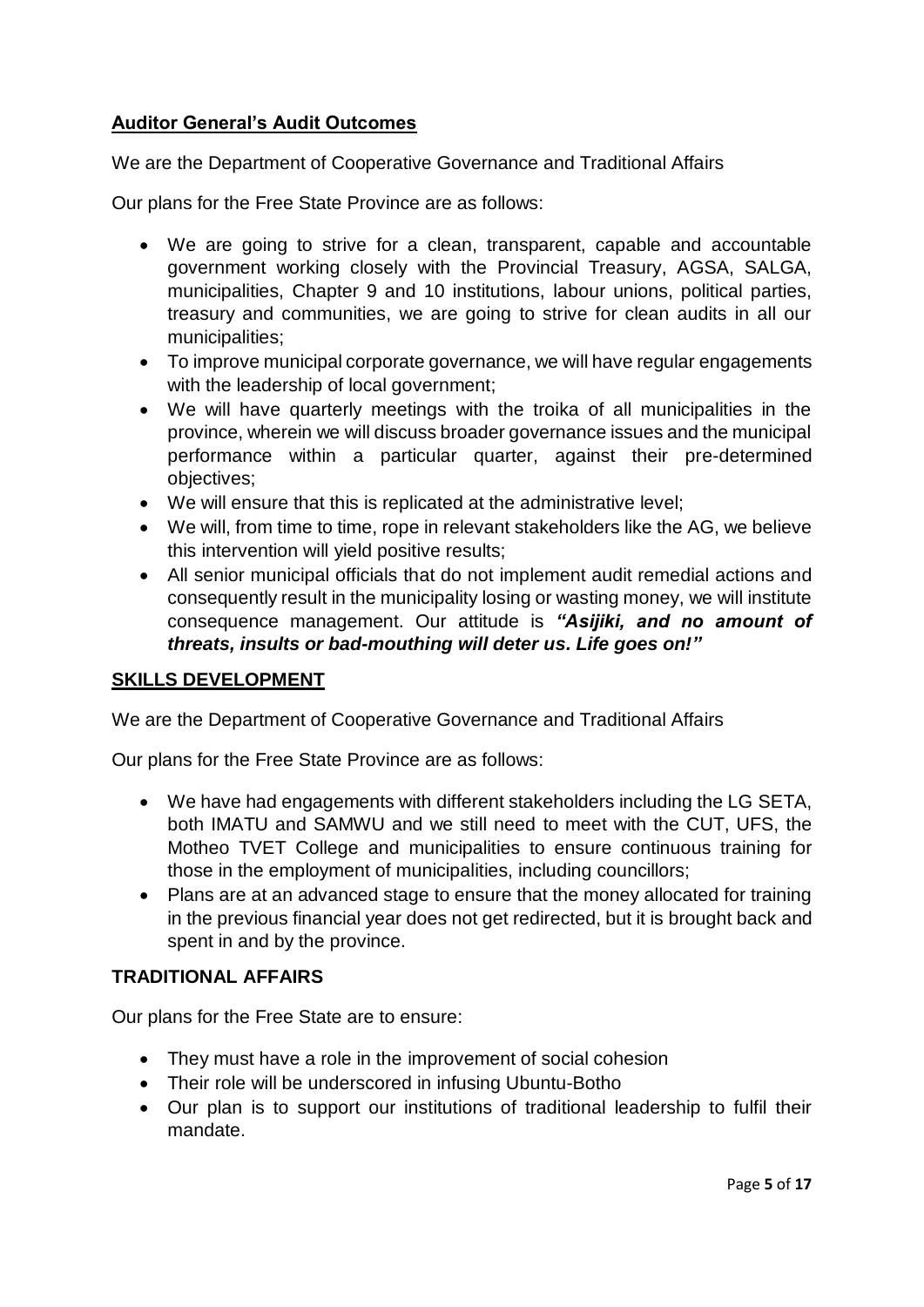#### **Honourable Speaker**

Traditional leadership is the form of governance that has always existed in South Africa before colonialism and the systematised government.

In our endeavour to give the necessary support to the institutions of traditional leadership in the Province the following achievements were realised:

1) The Free State Provincial and Local Houses of Traditional Leaders Act was enacted in September 2017 and came into operation in March 2018, repealing the previous legislation as a whole including its Schedule. Section 9 of the Act makes provision for establishment of Local Houses of Traditional Leaders within a District municipality where more than one Traditional Councils exists.

Where only one Traditional Council exists within a district or metropolitan municipality, the Act provides that the Premier should confer powers to such a Traditional Council to perform the functions of a local house of traditional leaders.

2) In implementing the provisions of the Free State Provincial and Local Houses of Traditional Leaders Act, the Premier conferred powers to the Barolong Boo Seleka Traditional Council to perform duties of the Mangaung Local House of Traditional Leaders on the **24th April 2019**.

We wish to acknowledge the appointed Members of Mangaung Local House, led by the Acting Senior Traditional Leader of Barolong Boo Seleka, Kgosi Moutloatsi Setlogelo,

**Members:** Kgosana Mapogo Joel Moroka;

Kgosana Kopano Petrus Mokake; Kgosana Kelopile Constance Moletsane; and Kgosana Lefu Daniel Sesing.

3) On the **30th April 2019**, the Premier established the Thabo Mofutsanyana Local House of Traditional Leaders according to the provisions of the Provincial and Local Houses Act.

# **Honourable Speaker**

The Free State Provincial and Local Houses of Traditional Leaders Act provides that the first meeting after the constitution of a local house, must take place at a date and place to be determined by the MEC, and that the MEC or a person designated by the MEC must chair that meeting.

We are pleased to report to this House, that last week, we were able to fulfil this mandate of the Legislation, and the following traditional leaders were elected to office: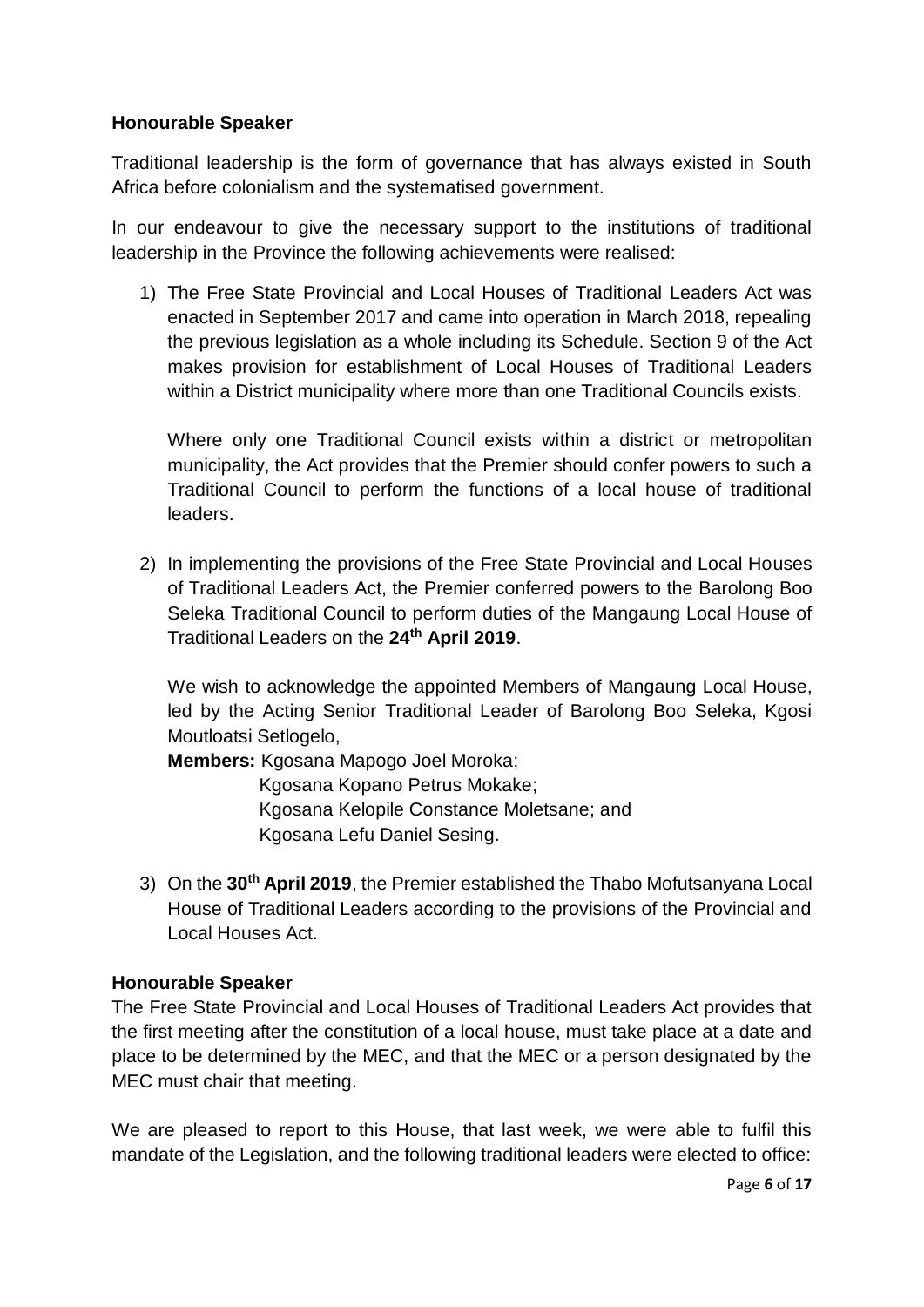- I. Morena Napo Charles: Chairperson
- II. Mofumahadi Clara Ramaili: Deputy Chairperson
- III. Mofumahadi Sandra Masabatha Mopeli: Executive Member
- IV. Mofumahadi Lebohang Letisia Sekonyela: Executive Member
- V. Morena Moeti Jeremiah Moloi: Executive Member
- 4) In keeping with the Free State Traditional Leadership Governance, the Premier issued certificates to all recognised Senior Traditional Leaders in the Province.

# **Honourable Speaker**

In the spirit of developmental local governance, Traditional Leadership and the three spheres of government should strive for cooperation and promotion of good and harmonised relations.

# **Honourable Speaker, in our continued support function to the Institution of Traditional Leadership in the Province we undertake to do the following:**

- 1) Provide necessary human capital and other support to the newly established Local Houses of Traditional Leaders to enable them to fulfil their legislative mandate of advising the district or metropolitan municipality on matters pertaining to customary law, development of planning frameworks that impact on traditional communities, development of by-laws that impact on traditional communities, and participate in local programs and initiatives;
- 2) All Headmen/women will also be issued with recognition certificates in keeping with the Free State Traditional Leadership Governance Act;
- 3) The Free State Traditional Leadership Governance Amendment Act makes provision for the establishment of Principal Traditional Leadership Councils. During this financial year we will be establishing two Principal Traditional Councils for Morena Moremoholo Motebang Mopeli of Bakoena Ba Mopeli and Morena Montoeli Dugaard Mota of Batlokoa Ba Mota.
- 4) The President will soon enact the Traditional and Khoisan Leadership Bill into law, I will be tabling before this House the amendments of the Free State Provincial and Local Houses of Traditional Leaders Act, so as to make provision for matters of the Khoisan leadership.
- 5) The Principal Traditional Leader of Bakoena Ba Mopeli, Morena Moremoholo Motebang Mopeli has partnered with The Free State Black Business Chamber and Nedbank to bring a much needed service to the people, water. To this end they have drilled a borehole at Tseki Clinic in Tseki Village, Qwa-Qwa.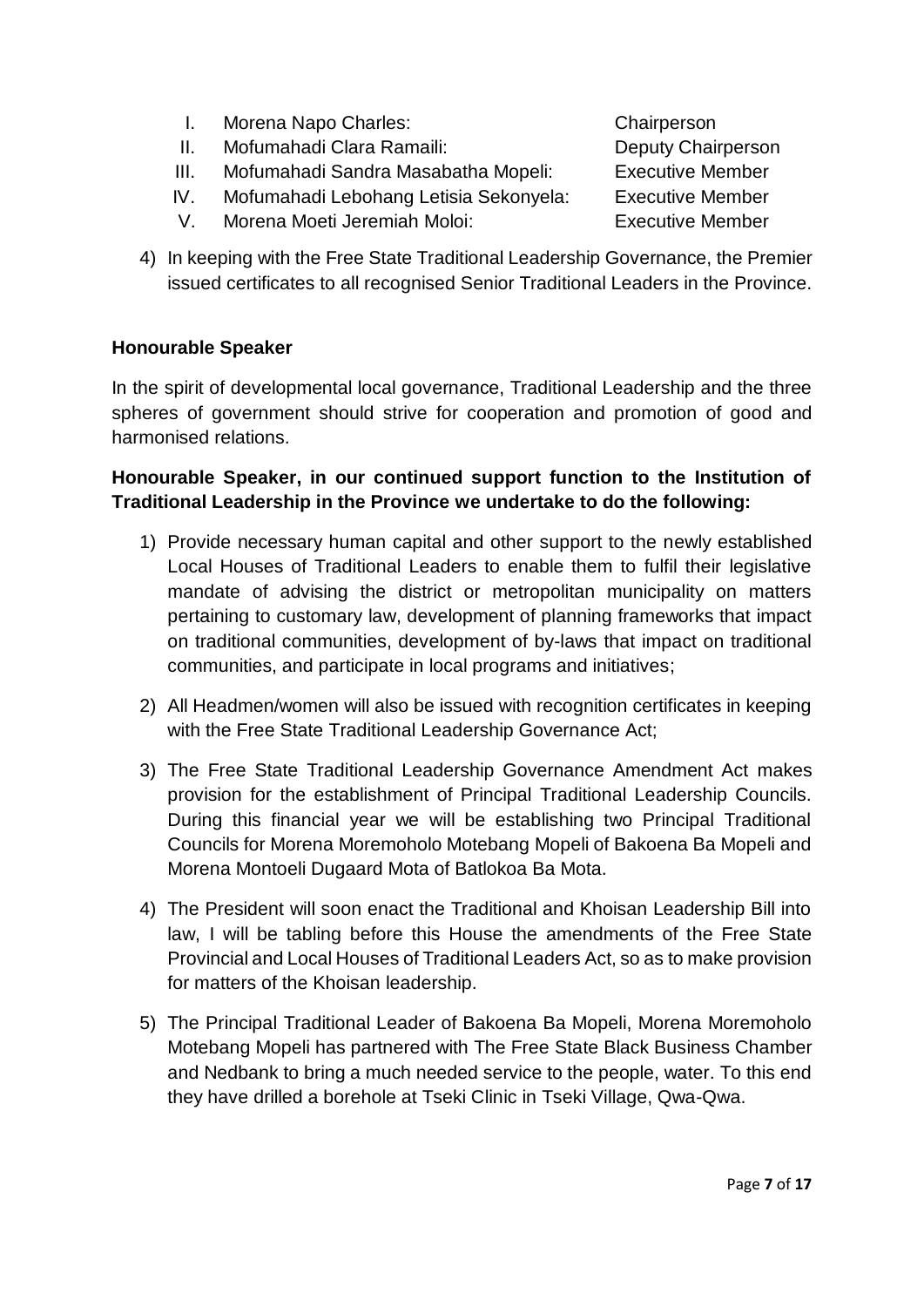In commemoration of Nelson Mandela Day, on the  $18<sup>th</sup>$  July 2019, the Principal Traditional Leader of Bakoena Ba Mopeli will be handing over this borehole and special water wheelbarrows to the community of Qwa-Qwa.

In the same vein, the Principal Traditional Leader of Bakoena has found this project to be a short-term solution to his traditional communities, to invest in the long term solution to water shortage, he has awarded bursaries to two young people from his community who are pursuing their studies in the field of Geology at University of the Free State in Bloemfontein.

These are the young persons who will graduate and come back to assist this traditional community in finding longer lasting solutions to this plight of water shortage in Qwa-Qwa.

Honourable Speaker, we have pledged the Department' support to the Principal Traditional Leader of Bakoena Ba Mopeli in all these initiatives he has undertaken for the communities of Qwa-Qwa.

# **LOCAL GOVERNANCE**

# **Honourable Speaker**

Chapter 7 of our Constitution establishes local government. This Constitution has also ensured that it elevates local government from being a mere tier to a sphere of government, in cooperation with national and provincial spheres. Local government has further been empowered through the suite of legislation and policies enacted from the Constitution.

# *What constitutes a municipality?*

In South Africa, a municipality is understood to be constituted of the following important components:

- community;
- council; and
- administration.

The order is important in this regard. For those who have a good understanding of business, the community can be understood as shareholders in the company called a "municipality". The Board is the municipal council and the administration is made up of all employees from the municipal manager to the most elementary employee.

# *What is the role of a municipal council?*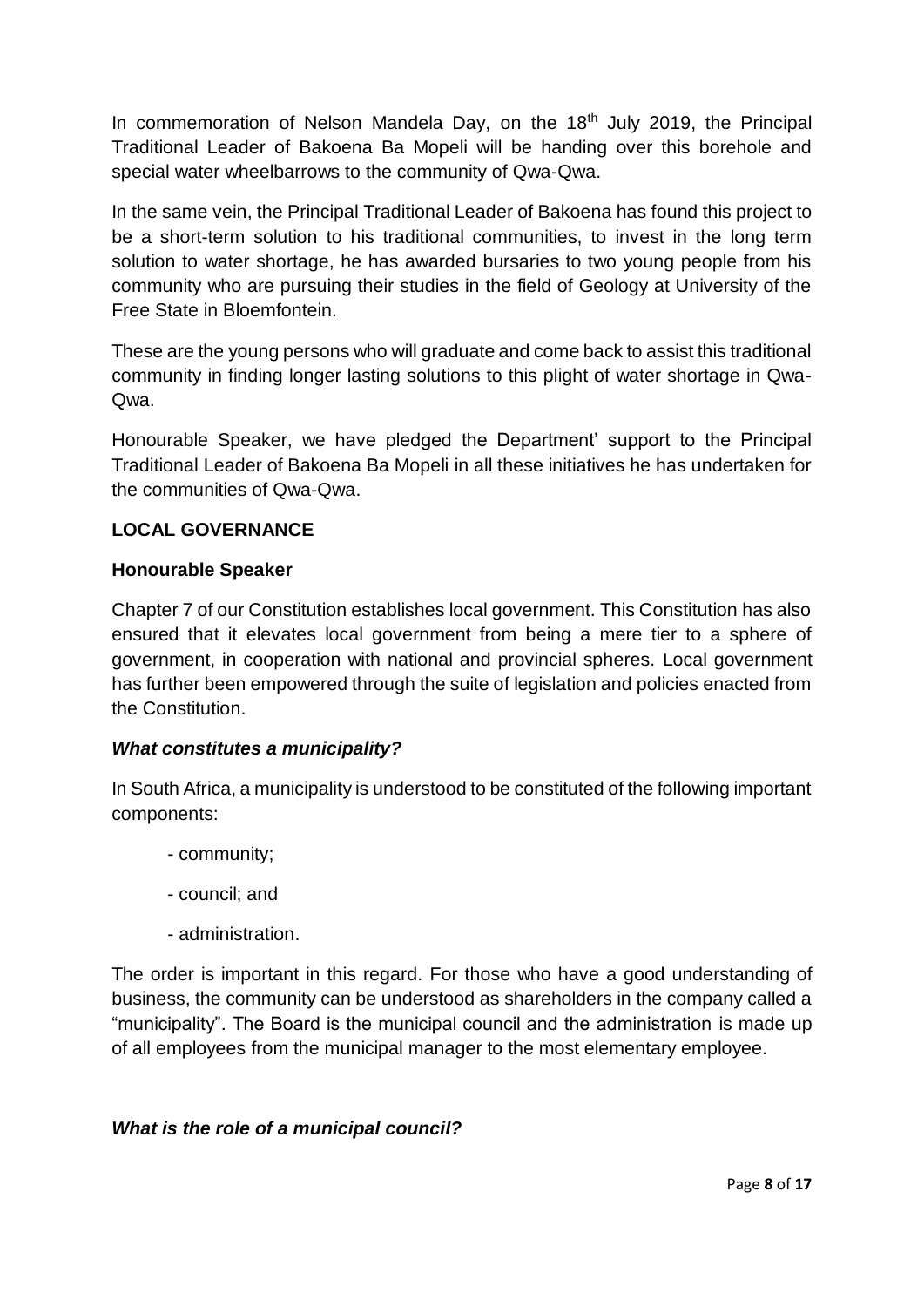The role of government across the world is mainly two-fold: the service and the political function. Emanating therefrom, the role of a municipality, particularly in South Africa, can also be understood as that of strategic interface and service delivery.

This therefore means that the primary role of local government is the strategic interface to ensure both representative and participatory democracy. A purely functional approach to local government, which concentrates on any other thing than the democratic interface will lead to the so-called "democratic deficit".

### **Honourable Speaker**

We believe that this little background is important because we sometimes tend to confuse the role of a councillor. Can we assume that economies of scale are more important than the democratic interaction? I bet not.

### **Provincial Supervision and Intervention of Local Government**

The Constitution and subsequent legislation empower the provincial government take corrective measures where local government does not fulfil its constitutional mandate.

In line with the Constitution, the following three municipalities are still under provincial intervention in the form of section 139 (1) (b) of the Constitution:

- a) Masilonyana;
- b) Mafube; and
- c) Maluti A Phofung.

As MEC, I have been furnished with a report on all three municipalities and we will be going through it so that we know what the challenges are and what possible action we would have to plan next.

#### **Honourable Speaker**

My predecessor had initiated section 106 interventions in terms of the Municipal Systems Act in the following three municipalities:

- a) Matjhabeng;
- b) Letsemeng; and
- c) Kopanog

We are also in possession of a report from the Department, which outlines clear recommendation on how preliminary investigations should be conducted to inform the process of a section 106 investigation.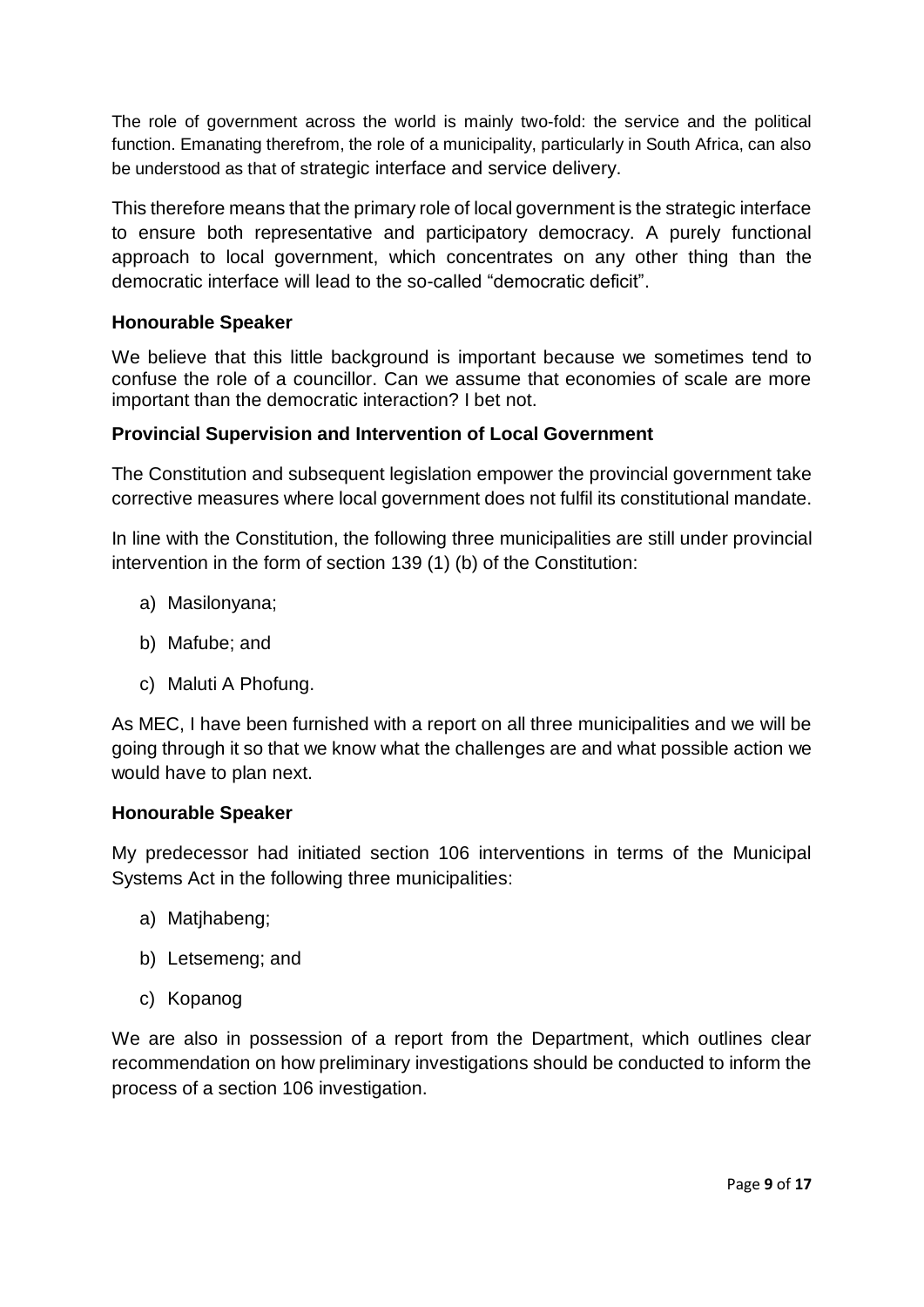What is very clear in terms of this report is the capacity constraints within the Department of CoGTA. We will apply our minds on this report, and if needs be, we will approach the Executive Council for a resolution thereto.

### **Honourable Speaker**

We provide continuous support to all our municipalities in the province. What has emerged to be a challenge is also the department's oversight or monitoring and evaluation capacity. We will have to beef these important aspects of our work.

### **Achievements**

Last year during the budget speech, we promised to hold speakers accountable by monitoring the extent that councillors account to their constituencies. To this extent all Municipalities have been able to quantify their community concerns and report to the MEC regularly on the number of community feedback meetings convened by Ward councillors.

However there remains many challenges with regard to councils providing oversight responsibilities over ward councillors continuously engaging meaningfully with their communities. In many instances the meetings convened by ward councillors are not informed by material challenges confronting our communities.

During this financial year, we will zealously ensure that ward councillors prioritise community concerns during their community report back meetings, in particular issues affecting vulnerable groups.

During 2018/2019 the department assisted with the review of the LED Strategy for Masilonyana Local Municipality and the Nala LED Strategy. The Letsemeng LED strategy was developed in partnership with MISA.

Currently the department is in the process to assist with the review of the following LED strategies: Xhariep District, Phumelela LM, Setsoto LM, Mantsopa LM, Dihlabeng LM and Tswelopele LM.

The Lejweleputswa and the Phumelela Business Forums are operational as well as the Masilonyana Business Forum.

The department is leading a programme of Revitalization of Mining Town, whereby in our province the pilot is Matjhabeng Local Municipality. The programme basically has to investigate means to have alternative economy because the region relied on mining, and the deposits are depleted. The alternative economy will also have to look at:

- Enhancement of the Township Economy, that will include Township Revitalization Programme; and
- Development of Intermediate Cities through Integrated Urban Planning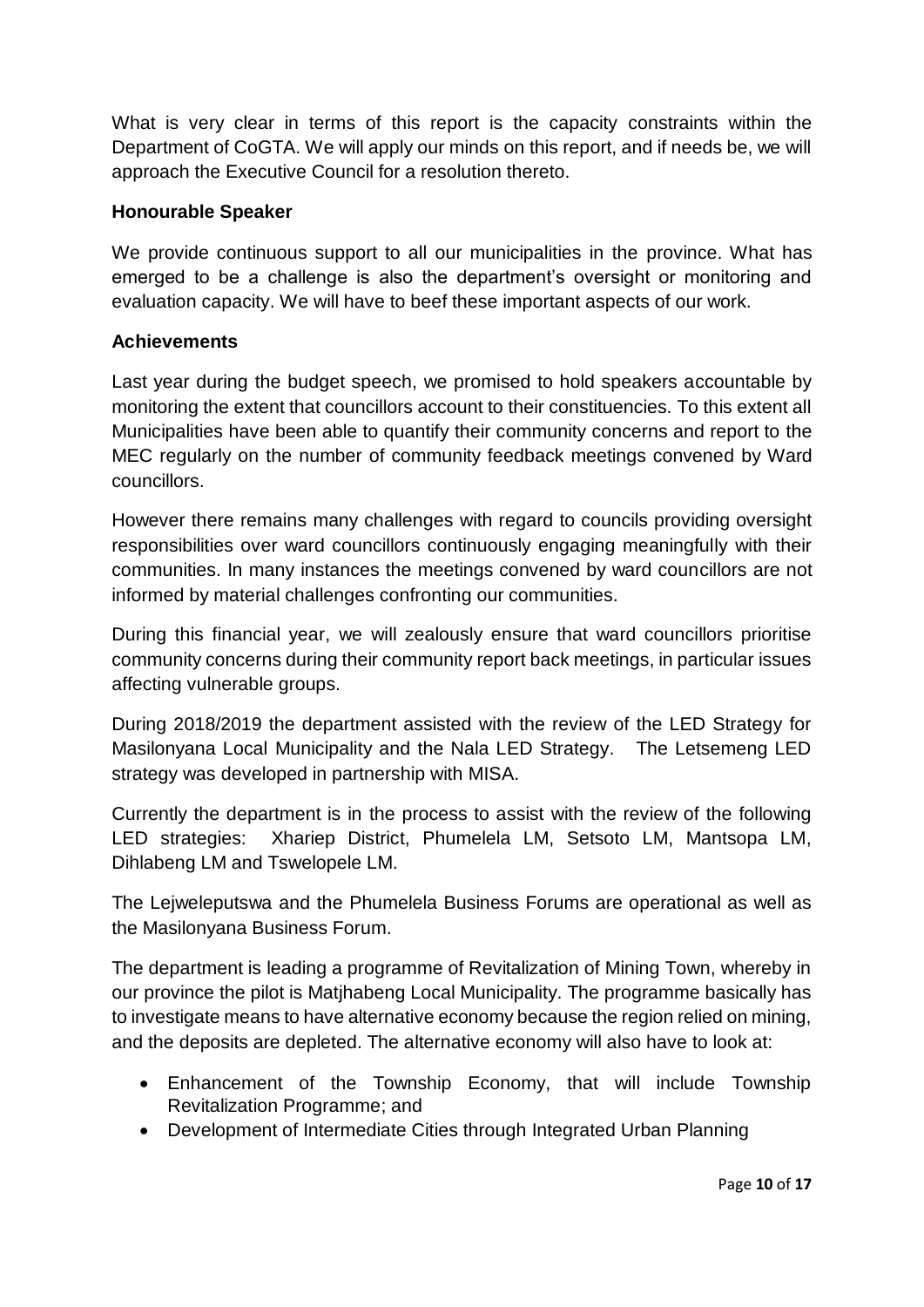We successfully conducted and facilitated District IDP Engagement Sessions across all four district municipalities in the province, including the Metro municipality to lobby and solicit support from sector departments for all 23 municipalities during the review of IDP for 2019/2020 financial year.

As an endeavour to reduce fire incidences, we have undertaken one fire campaign in the Xhariep District.

We have partnered with the University of the Free State and Free State Umbrella Fire Protection Association (FSUFPA) to coordinate Incident Command System (ICS) training and associated simulation exercises termed **"Ntja-Pedi"**. The main objectives of the ICS training were to:

- train a core group of people to be capable of managing disaster response operations at provincial and local level in the Free State Province;
- uncover and identify the shortcomings in terms of facilities and support systems;
- test current contingency plans and identify potential lack of contingency plans in all relevant sectors in the Free State;
- implement corrective actions and build resilient province.

The National Treasury allocated additional funds to Moqhaka Local Municipality to the amount of R4m and Metsimaholo Local Municipality to the amount of R6m as a result of our continued support.

2 786 temporary jobs were created through the Municipal Infrastructure Grant of which 943 was towards adult males, 366 towards adult female, 1 023 towards young men and 20 towards disabled men and women.

In the previous financial year the department ensured that systems were put in place in all municipalities for the purpose of facilitating all land developments. All municipalities in the province have municipal planning bylaws, tariff structures and Municipal planning tribunals.

The department will ensure that in this financial year all municipal planning tribunals hold their inaugural meetings. The result of this is more development in our municipalities as well as creation of much needed job opportunities.

As promised in the previous financial year, the department supported various municipalities with the drafting of spatial development frameworks (SDFs). The department will continue do so in this current financial year.

The spatial development frameworks are intended to give expression of the National Development Plan by promoting sustainable, functional and integrated human settlements, maximise resource efficiency and enhance regional identity. The SDFs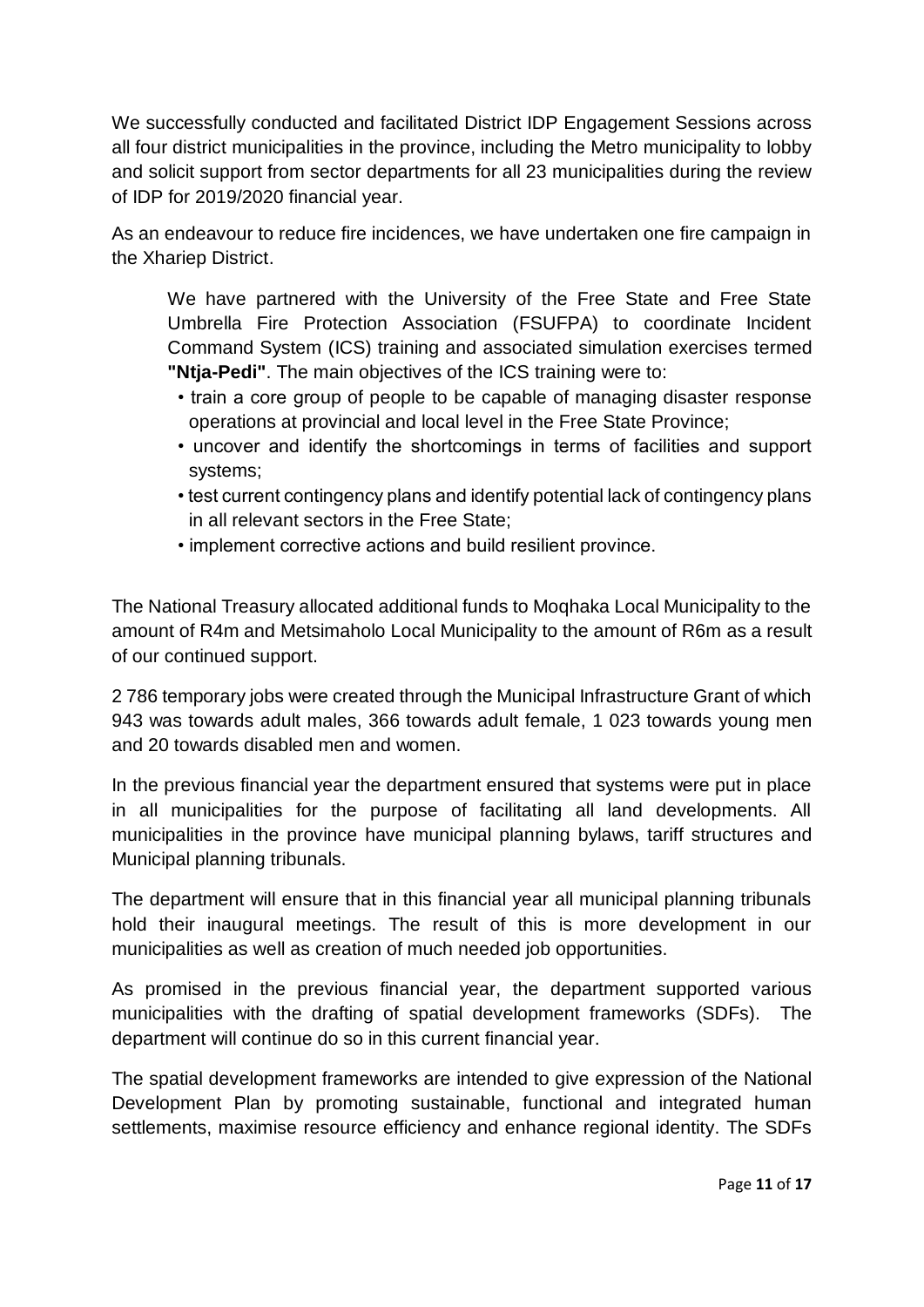intends to give spatial expression to the social, economic and environmental aims of the municipality.

One of the priorities that the State President outlined as an area of focus in his state of the nation address (SONA) was spatial integration and human settlement. The Land Use Schemes and Spatial development frameworks through which the department is supporting the municipalities, will achieve this priority.

The department has completed the Provincial Spatial Planning and Land Use Management Bill which was drafted in line with the national spatial planning act. All necessary public participation has been completed. Honourable Speaker we request the house to consider this Bill in this financial year.

- ➢ We have completed a project of Master Plans for Mohokare and Letsemeng Local Municipalities and they have been handed over to the Municipalities in May 2019. The benefits of these Master Plans shall guide Municipalities when planning for development in their area of jurisdiction. R15m was used to implement this project.
- ➢ The Free Basic Services Programme is one of those programmes that have been launched by government to eliminate poverty. The programme is aimed at ensuring that Indigent households that cannot pay for basic services have access to Free Basic Services such as water, refuse removal, sanitation and electricity by indigent households.
- $\triangleright$  All municipalities in the province have Indigent policies that are reviewed on an annual basis. The province has assisted municipalities to develop Indigent policies and Indigent Registers that are updated on a regular basis.
- ➢ Currently there are 190 000 indigent households that are registered in municipalities. The challenge is to register indigent households that qualify by supporting municipalities in their communication strategies. Support is also provided on the updating of Indigent Registers to avoid provision to those households that do not qualify.
- ➢ The Department provided support in the implementation of the Community Work Programme (CWP) and created 24 016 job opportunities in the previous financial year.

In the 2018/2019 financial year, 17 municipalities were supported to comply with the Municipal Systems Act Regulations on the appointment of senior managers, institutionalisation of the Performance Management System and towards developing their annual performance reports in terms of Section 46 of the MSA.

Despite the challenges of high litigation bills and in an effort to mitigate and manage this status the Department is in the process of establishing the Provincial Free State Municipal Legal Advisor's Forum with the following functions: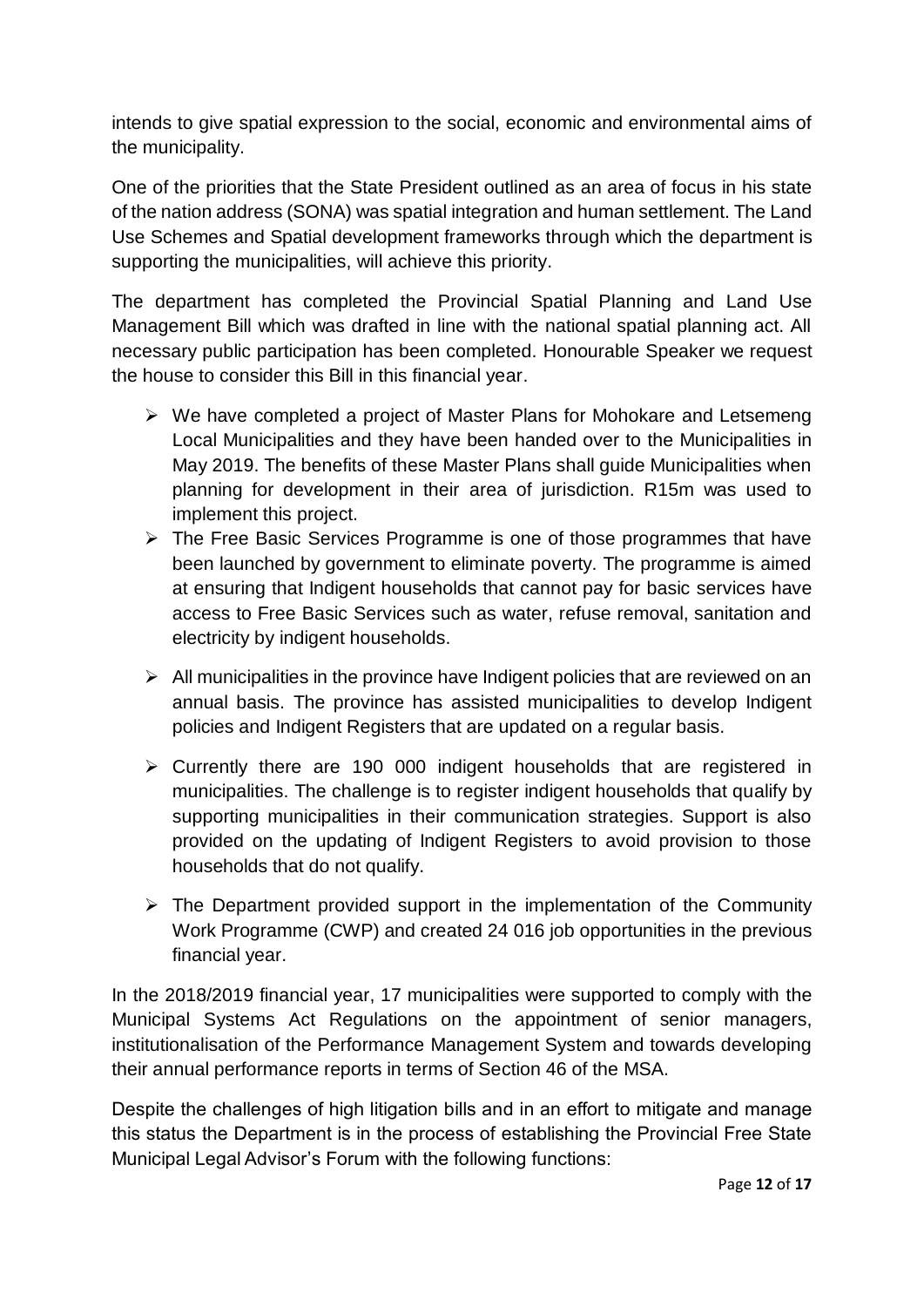The Department has also developed the Free State Municipal Litigation Management Strategy and will soon embark on the process of consultations with municipalities on the Strategy. The Department has managed to make an impact on the litigations against municipalities. The Department is also responsible in assisting in the management of litigation of municipalities through its legal services.

### **Honourable Speaker**

We have noted the recently published report by the Office of the Auditor General. This does not paint a good picture at all. Our supporting role as pronounced in the Constitution leaves us with no choice but to firstly, assess our capacity whether we have all what is required to meet our obligations in terms of section 154 of the Constitution.

Secondly, to do some re-engineering in all our efforts to support our municipalities, both Provincial Treasury and CoGTA will in the 2019/2020 financial year refocus and dedicate their combined efforts at arresting and turning around these undesirable audit outcomes.

The Department has provided financial assistance to the struggling Municipalities to the tune of R 63, 2 million during 2018/2019. The Department will continue to harness the resources, skills and expertise of its strategic partners to maintain support of this nature to turn-around the financial fortunes of Municipalities and to keep up and consolidate progress made.

The Department will continue to support municipalities in line with our legislative mandate.

# **2019/20 OUTLOOK**

#### **Honourable Speaker**

In the coming few months we will put more effort to ensure that all municipal speakers and accounting officers provide more practical support to ward councillors and ward committees by regularly convening ward forums to discuss challenges confronting ward committees and communities.

As part of our effort to prepare for the establishment of developmental ward committees after the 2021 Local Government elections we will put more effort to ensure that our communities take a more central role in developing Ward-Based Plans.

As a build up to the 2021 Local Government Elections (LGEs), we will strengthen our relations through Inter-governmental platforms, with various stakeholders and sectors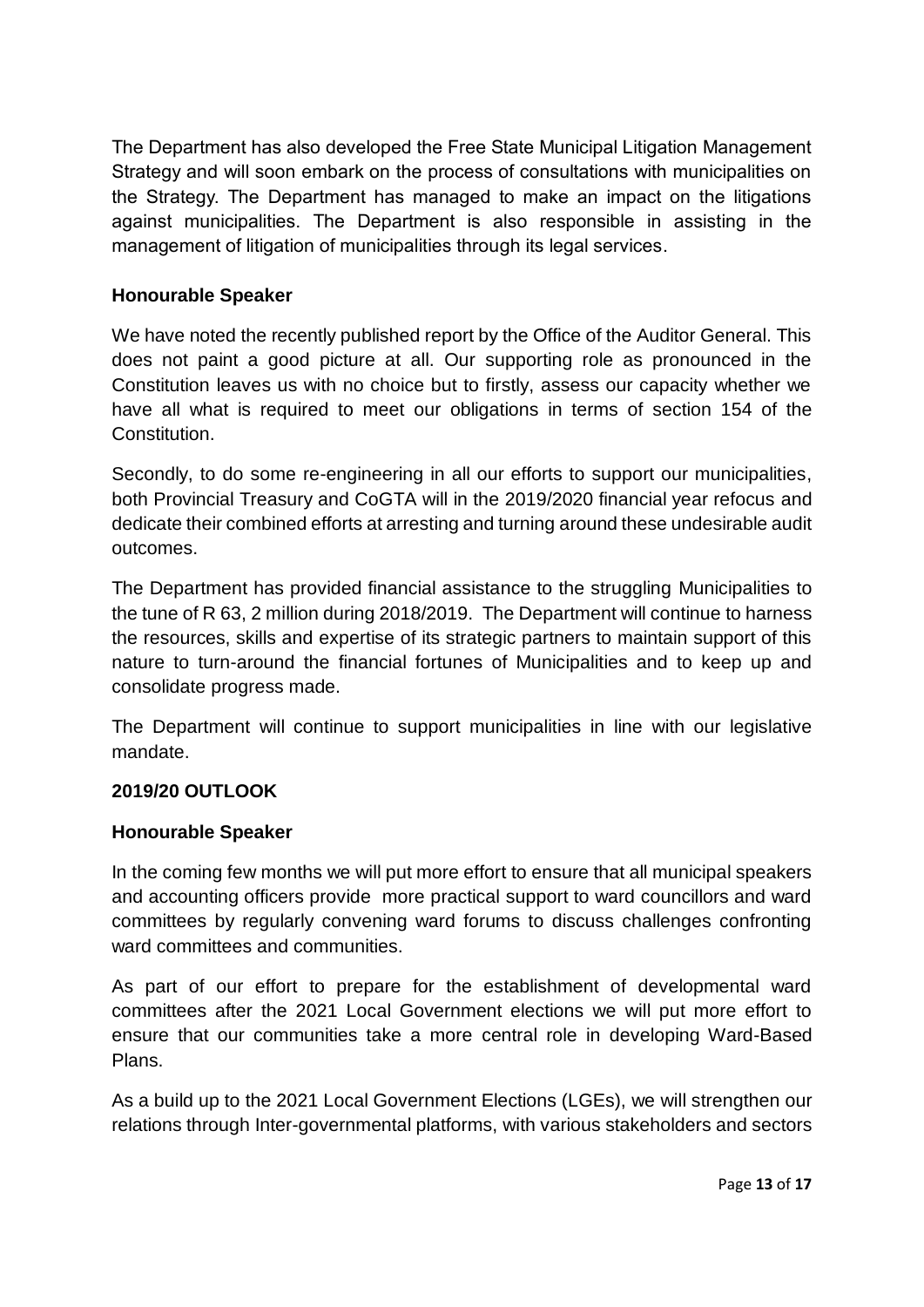across the province to ensure that we reach out to those sectors of our communities that have become disinterested in our democratic electoral processes.

**In line with the Thuma Mina Injunction and the spirit of citizen activism, we will also utilise various platforms including social media to mobilise and encourage the participation of young people in both government and electoral processes. The recent election result has indicated a disturbing trend of young people staying away from participating in the voting process. We must leave no stone unturned to reach out to this important constituency. As a province we must commit to increase voter turnout in the next Local Government Elections.** 

We will also work with the National Department of Cooperative Governance to support the roll out of GOVCHAT in Matjhabeng and Dihlabeng Local Municipalities. GOVCHAT is a Social Media Platform for Community Engagement aimed at contributing towards a responsive and accountable local government. The platform makes it easy for communities to interact with government services.

# **Honourable Speaker**

Our "song" on Radical Economic Transformation is the same from the praise book as that of the National Sphere of Government. We sing it with a range of measures that we would initiate to set our Province on a new path of growth, employment and transformation. COGTA will lead the Presidential local economic impetus by supporting the:

- implementation of growth enhancing economic reforms such as the land prioritization. We will encourage municipalities to develop and review their Local Economic Development Strategies to cater for incentives where necessary
- reprioritising the public spending to support job creation. This will achieved by keeping a close monitoring mechanisms on the spending of Grants which ought to encourage prudent spending on all projects and programmes articulated in the 2019/2020 Integrated Development Plans of all 23 municipalities in the Province.
- Monitoring the social infrastructure improvement by all the municipalities.
- We will encourage measures of interventions to ensure that growth is labour intensive and that young people in particular are drawn into the labour market. This will be done through Community Works Program and other related measures

# **Honourable Speaker**

Page **14** of **17** We commit to strengthen Intergovernmental Relations with other development roleplayers. This is in essence the meaning of Local Economic Development (*an approach towards economic development which allows and encourages local people to work together to achieve sustainable economic growth and development thereby bringing*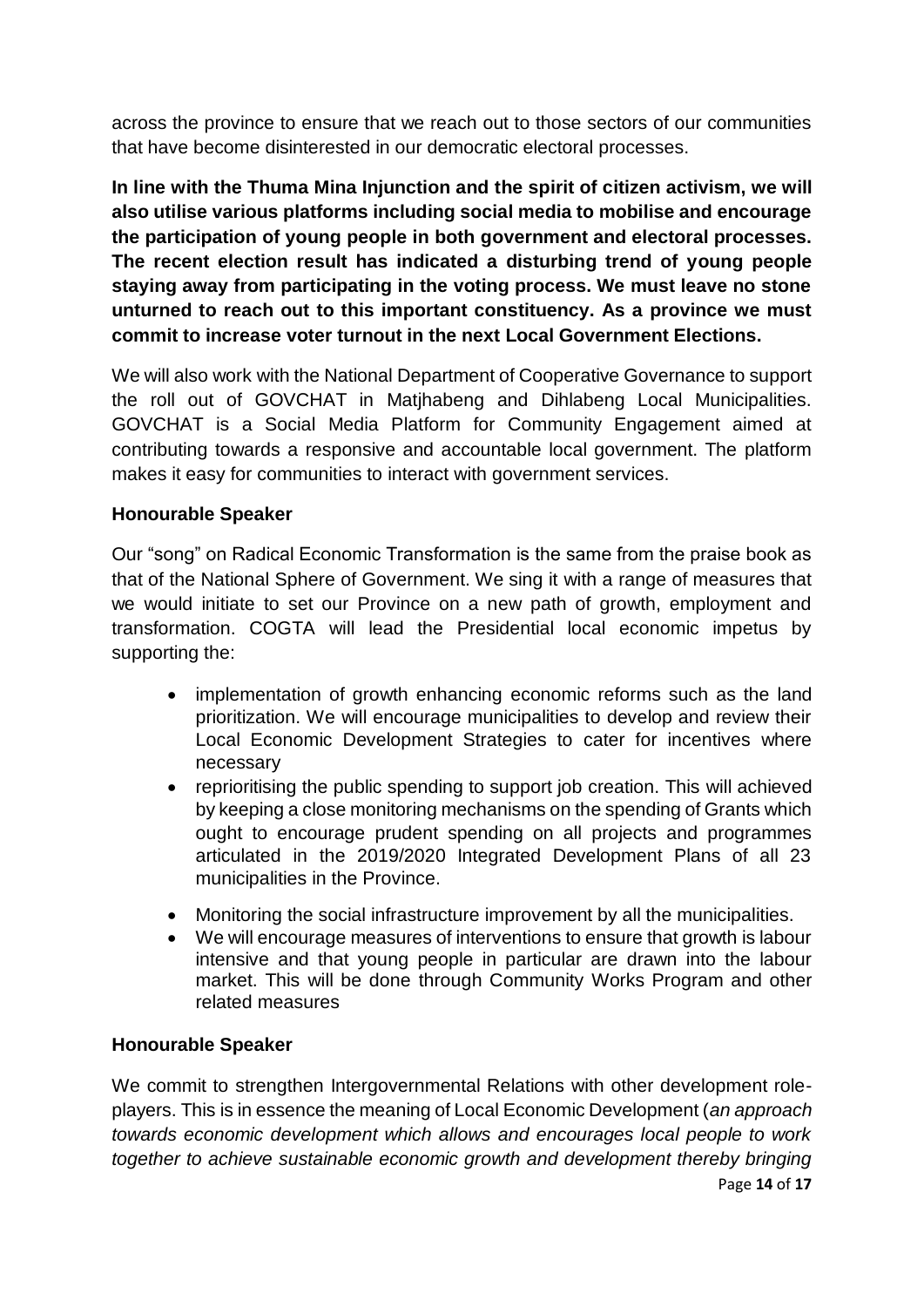*economic benefits and improved quality of life for all residents in a local municipal area*).

During this financial year, we will provide support to municipalities in the following areas in order to promote economic development within municipalities:

- Functional LED units within municipalities
- Updated LED strategies for Municipalities
- Establishment of operational Business Forums

The province has been nominated to host the International Day for Disaster Risk Reduction (IDDR) on the 13<sup>th</sup> October 2019, and Mangaung Metropolitan Municipality in our province has been identified as the host.

This day is intended to celebrate the way that people and communities around the world **reduce** their exposure to **disasters** and raise awareness about the risks that they face.

### **Honourable Speaker**

We will also be hosting the Annual Fire Seminar, which is a national event wherein disaster managers and fire services practitioners engage one another to foster better coordination of planning and implementation of fire management strategies.

*The Municipal Infrastructure Grant (MIG) will continue to contribute towards municipal service delivery in the Province during the 2019/2020 financial year as the amount of R754m was allocated to municipalities.* 

*Furthermore the MIG funds of Masilonyana Local Municipality for 2019/2020 financial year will be managed by the Lejweleputswa District Municipality on behalf of the local municipality.*

I am pleased to report that the department will continue with the Provincial Performance Management Forum for the 2019/2020 financial year, with the objective to assist and support municipalities towards complying with legislation relating to the municipal performance management system (PMS) i.e. institutionalisation of PMS and conclusion of performance agreements and employment contracts).

At this stage the challenge facing municipalities as far as by-laws are concerned is the implementation of by-laws. As the passing of municipal by-laws without enforcing them serves no purpose and failure by municipalities to enforce their by-laws amounts to a failure to give effect to the obligations imposed upon municipalities by section 152 of the Constitution.

The department will provide support and capacitation to municipalities on Fraud and Anti-Corruption matters. The Department will also monitor the extent to which anti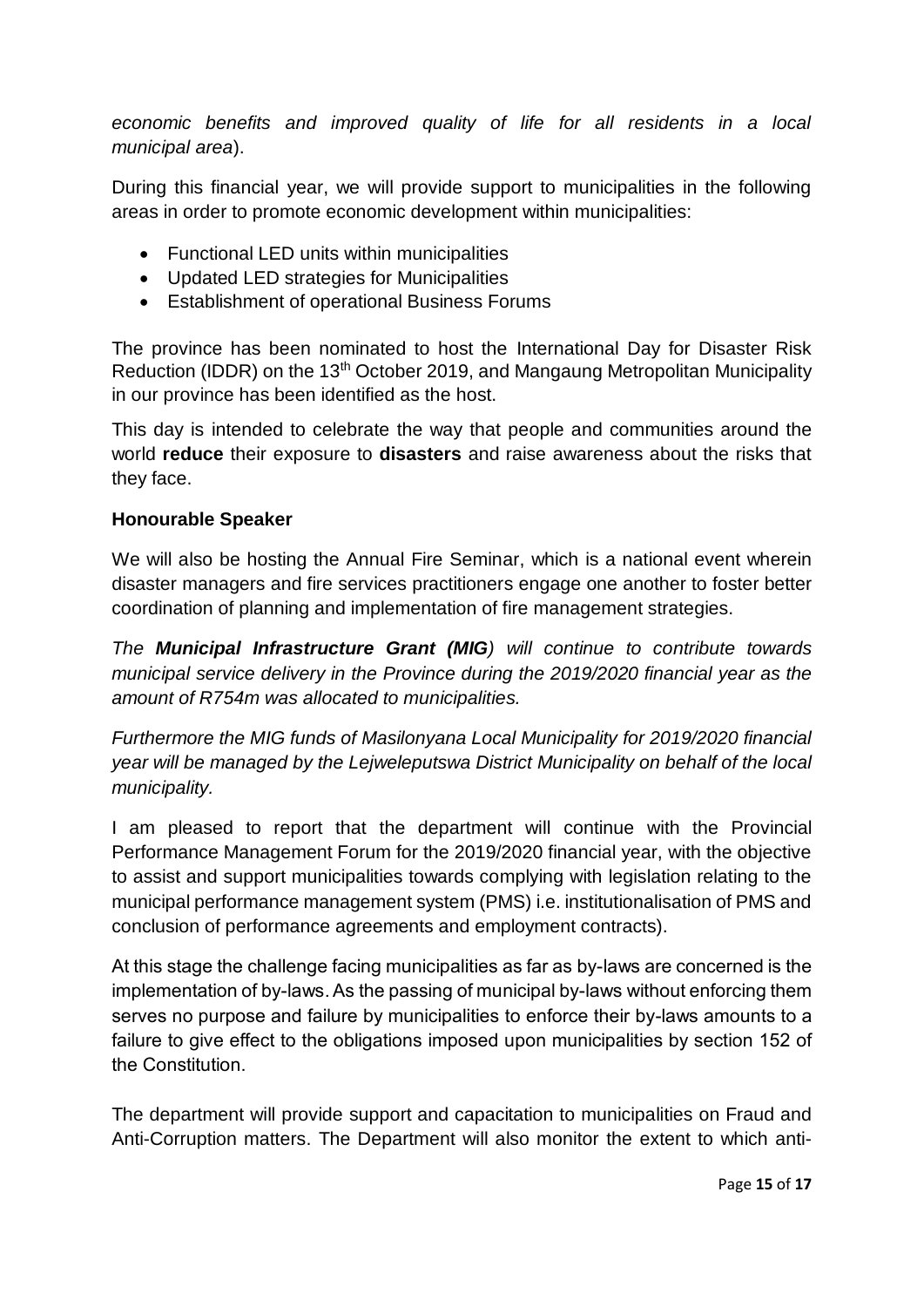corruption measure are implemented in municipalities and to identify challenges and make recommendations.

The Department will continue to provide support and coordination services to the Municipal Demarcation Board in terms of the Local Government: Municipal Demarcation Board Act No. 27 of 2018. This entails assistance with the ward delimitation process and the assessment of municipal powers and functions.

# **BUDGET APPROPRIATION**

#### **Honourable Speaker**

For the financial year 2019/2020, the Department has been allocated an amount of R456 135 000 of which:

- R149 331 000 (33%) is allocated to Programme 1: Administration;
- R143 590 000 (31%) is allocated to Programme 2: Local Governance
- R 86 728 000 (19%) is allocated to Programme 3: Development Planning;
- R 61 956 000 (14%) is allocated to Programme 4: Traditional Institutional Development; and
- R 14 530 000 (3%) is allocated to Programme 5: Provincial House of Traditional Leaders.

Honourable Speaker, I table Vote 8 for the Department of Cooperative Governance and Traditional Affairs.

### **CONCLUSION Honourable Speaker**

We have made a conscious decision not to concentrate on negative things in this vote speech. We hoped that the positivity will infuse all members of the House, across different political parties, to understand that whilst we may have contested elections in 2016 as different parties and interests, our people have decided to put us together in the different Council Chambers to listen to them, and represent their views and aspirations.

Ours is a multi-party democracy, the electorate have decided, in their collective wisdom, that this is the correct combination for our law-making houses. It is us as political parties and interests who have decided on the composition of our committees and different office-bearers, through our very democratic practices. Let us not betray the trust bestowed on us, let us not disappoint.